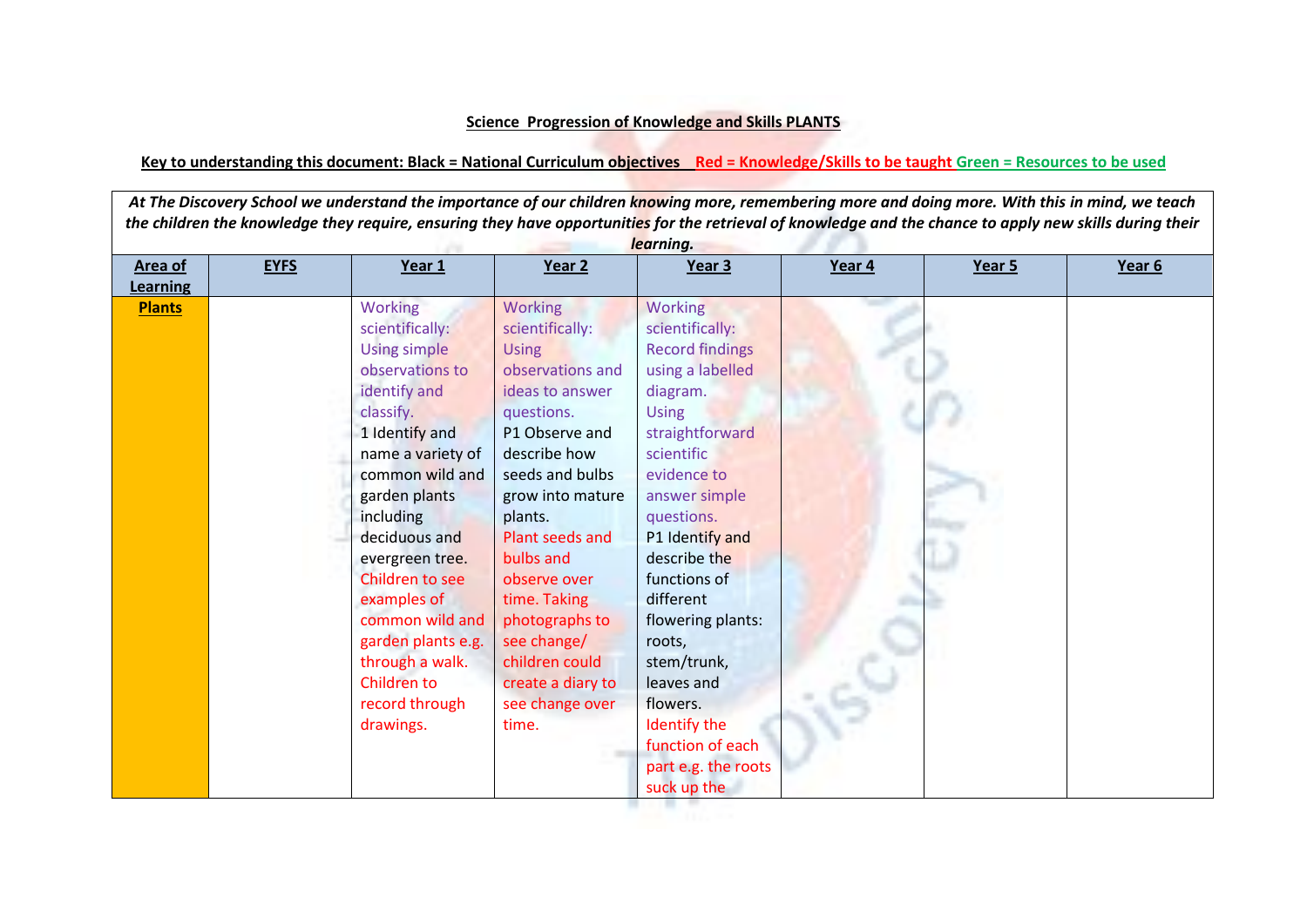|                    |                             | water, the stem     |  |
|--------------------|-----------------------------|---------------------|--|
|                    |                             | transports the      |  |
| Working            |                             | water, the leaves   |  |
| scientifically:    | <b>Working</b>              | catch the sun       |  |
| Observing closely. | scientifically:             | light etc.          |  |
|                    | Performing a                |                     |  |
|                    | simple test                 | Working             |  |
| P2 identify and    | choosing one                | scientifically:     |  |
| describe the basic | variable.                   | Gathering,          |  |
| structure of a     |                             | recording,          |  |
| variety of         | <b>Observing closely</b>    | classifying and     |  |
| common             | using simple                | presenting data in  |  |
| flowering plants,  | equipment.                  | a variety of ways.  |  |
| including trees.   | P <sub>2</sub> Find out and |                     |  |
| Label - Stem,      | describe how                | Setting up simple   |  |
| petal, flower,     | plants need                 | practical           |  |
| leaf, root         | water, light and a          | enquiries.          |  |
| Trees, branches    | suitable                    | (variables given    |  |
| trunk leaf.        | temperature to              | to children)        |  |
|                    | grow healthy.               |                     |  |
|                    | Plant cress in              | Using results to    |  |
|                    | different                   | draw simple         |  |
|                    | conditions e.g.             | conclusions         |  |
|                    | dark, cold,                 | through pictures    |  |
|                    | without water.              | and simple          |  |
|                    | Children to know            | sentences.          |  |
|                    | the difference              |                     |  |
|                    | between growth              | P2 explore the      |  |
|                    | and germination.            | requirements of     |  |
|                    | E.g. seed needs             | plants for life and |  |
|                    | light to grow but           | growth (air, light, |  |
|                    | not to germinate.           | water, nutrients    |  |
|                    |                             | from soil and       |  |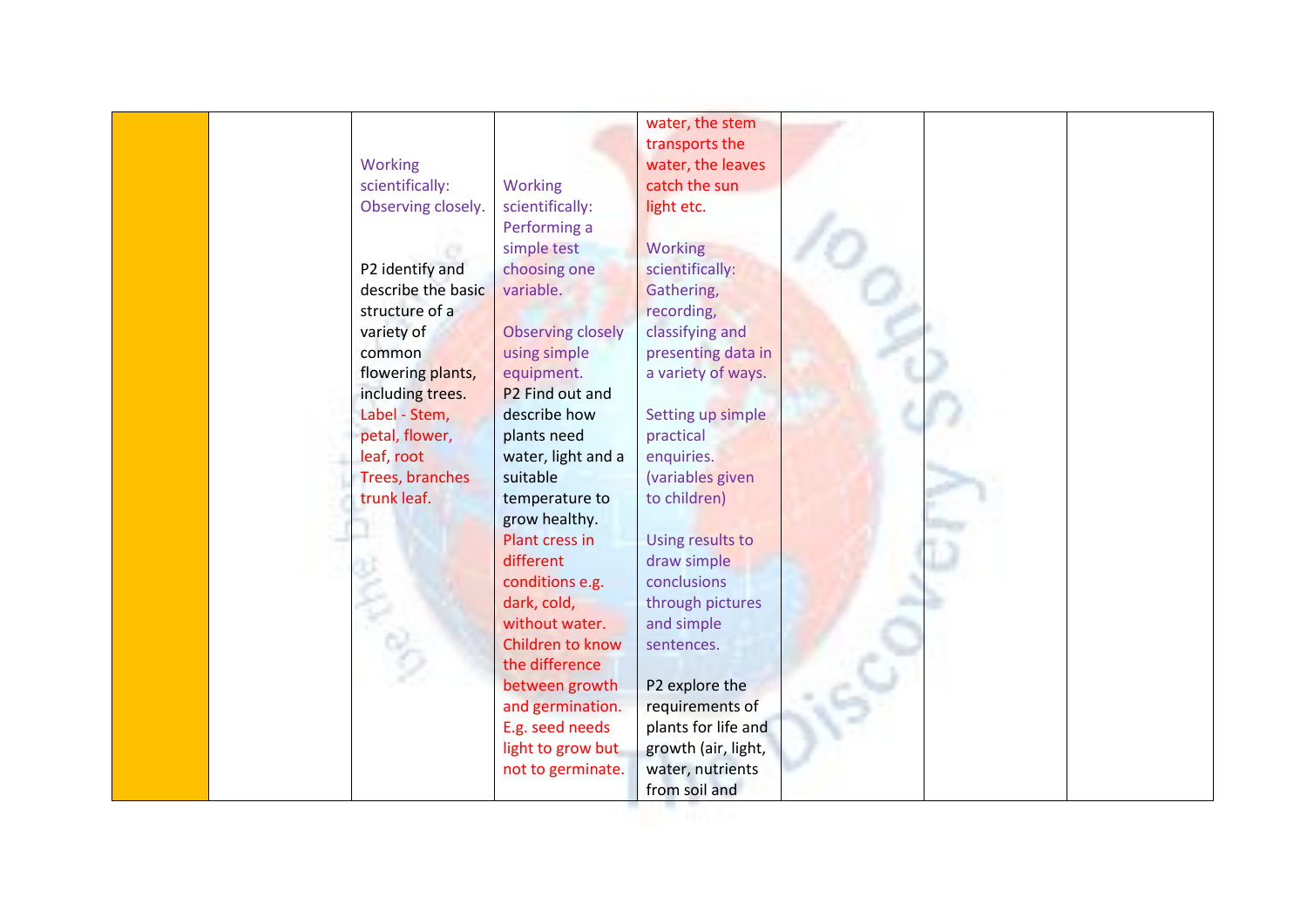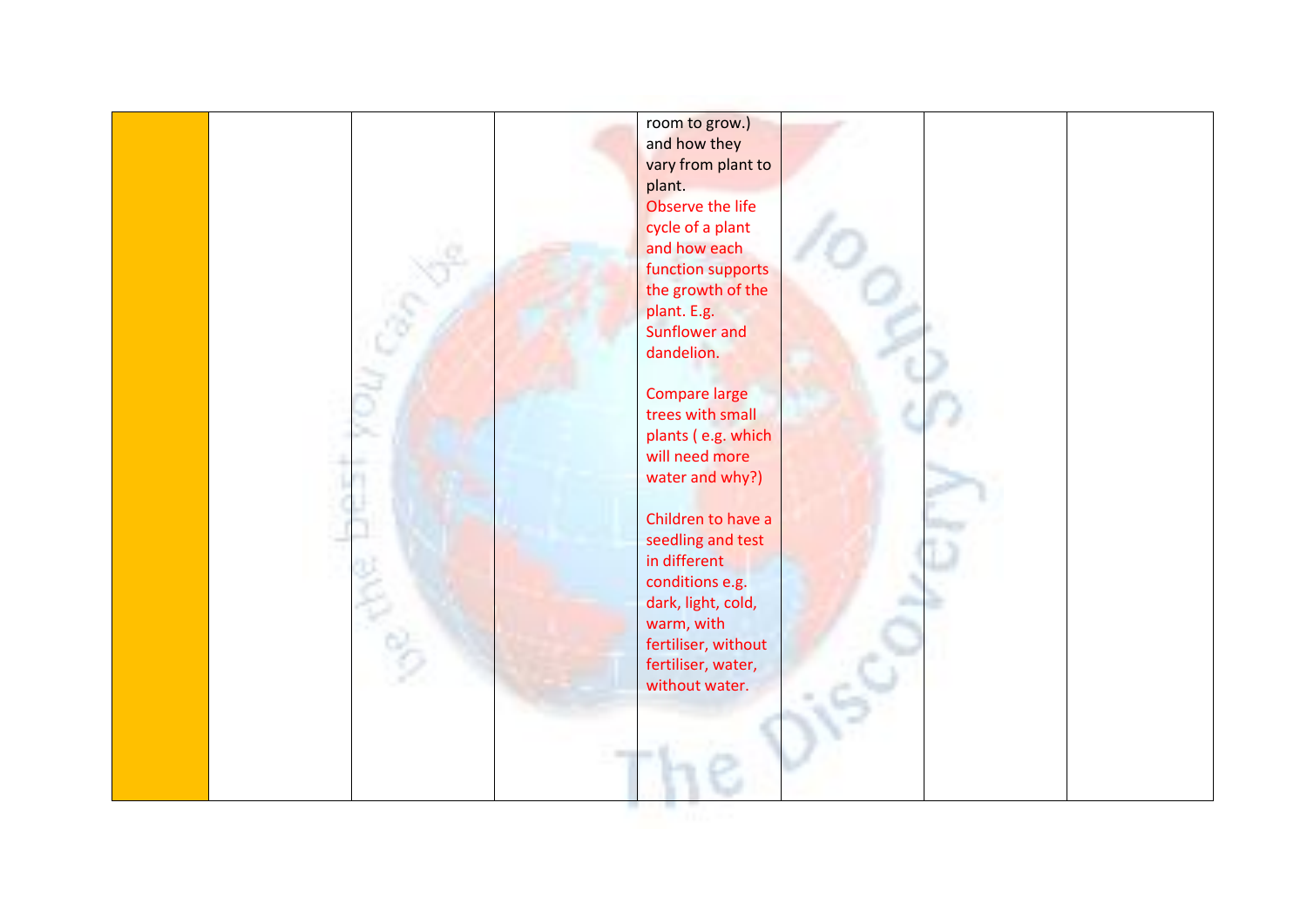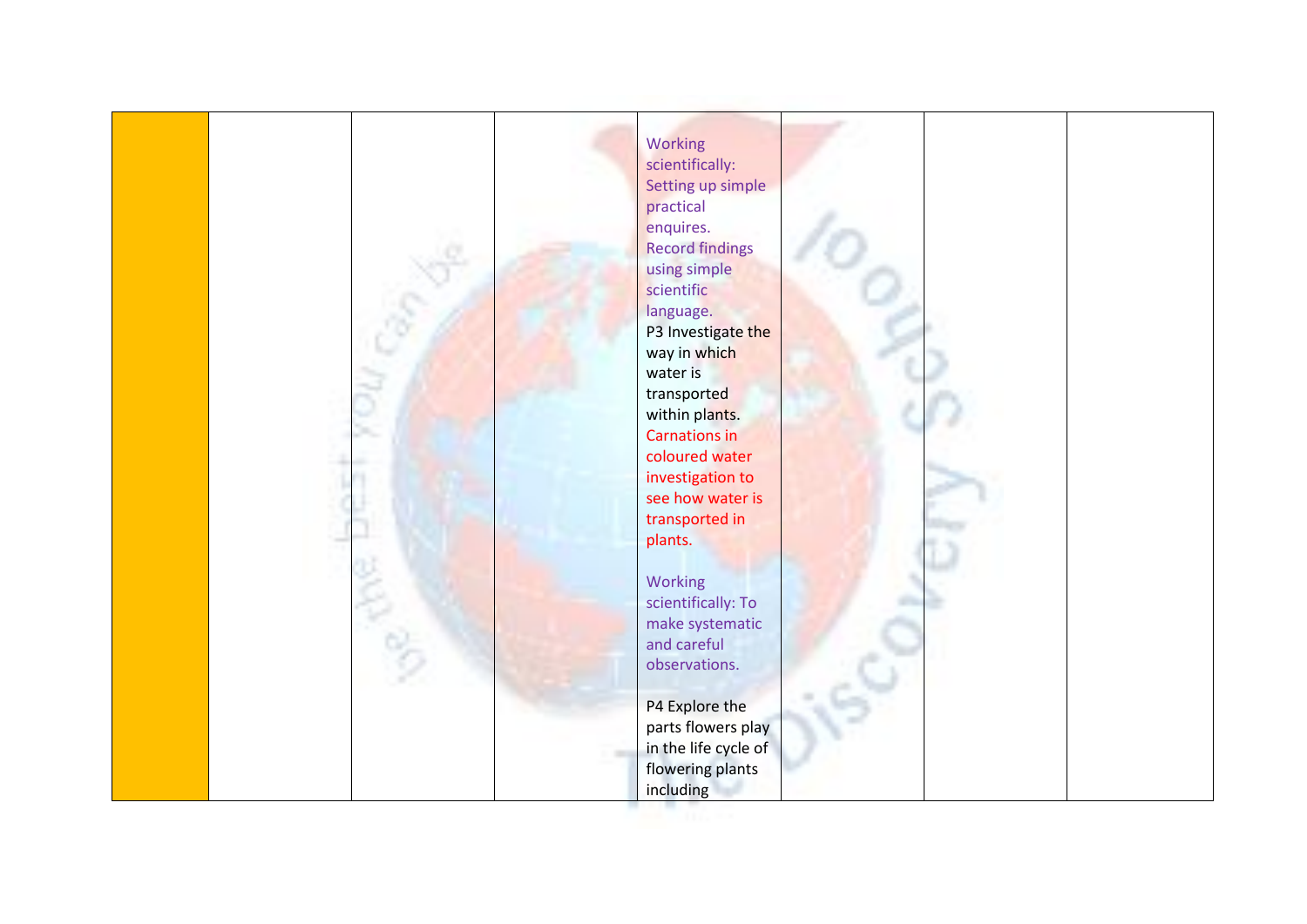|            |                     |                | pollination, seed   |
|------------|---------------------|----------------|---------------------|
|            |                     |                | formation and       |
|            |                     |                | seed dispersal.     |
|            |                     |                | Look at seed        |
|            |                     |                | dispersion of a     |
|            |                     |                | Sunflower or        |
|            |                     |                | dandelion e.g       |
|            |                     |                | through video       |
|            |                     |                | clips.              |
|            |                     |                | <b>Discover how</b> |
|            |                     |                | seeds are formed    |
|            |                     |                | by observing the    |
|            |                     |                | stages of a plant   |
|            |                     |                | life cycle over a   |
|            |                     |                | period of time.     |
|            |                     |                |                     |
|            |                     |                | Children could      |
|            |                     |                | dissect pollen      |
|            |                     |                | from plants.        |
|            |                     |                |                     |
|            |                     |                | Children            |
|            |                     |                | investigate         |
|            |                     |                | different types of  |
|            |                     |                | fruit seeds and     |
|            |                     |                | consider how        |
|            |                     |                | these might be      |
|            |                     |                | dispersed.          |
|            |                     |                |                     |
| Key        | Leaves, flowers,    | Seeds, bulbs,  | Flowering plants,   |
| Vocabulary | blossom, petals,    | temperature,   | nutrients, air,     |
|            | fruit, roots, bulb, | mature plants, | pollination, seed   |
|            | seed, trunk,        | germination,   | formation, seed     |
|            |                     |                | dispersal, life     |
|            |                     |                |                     |